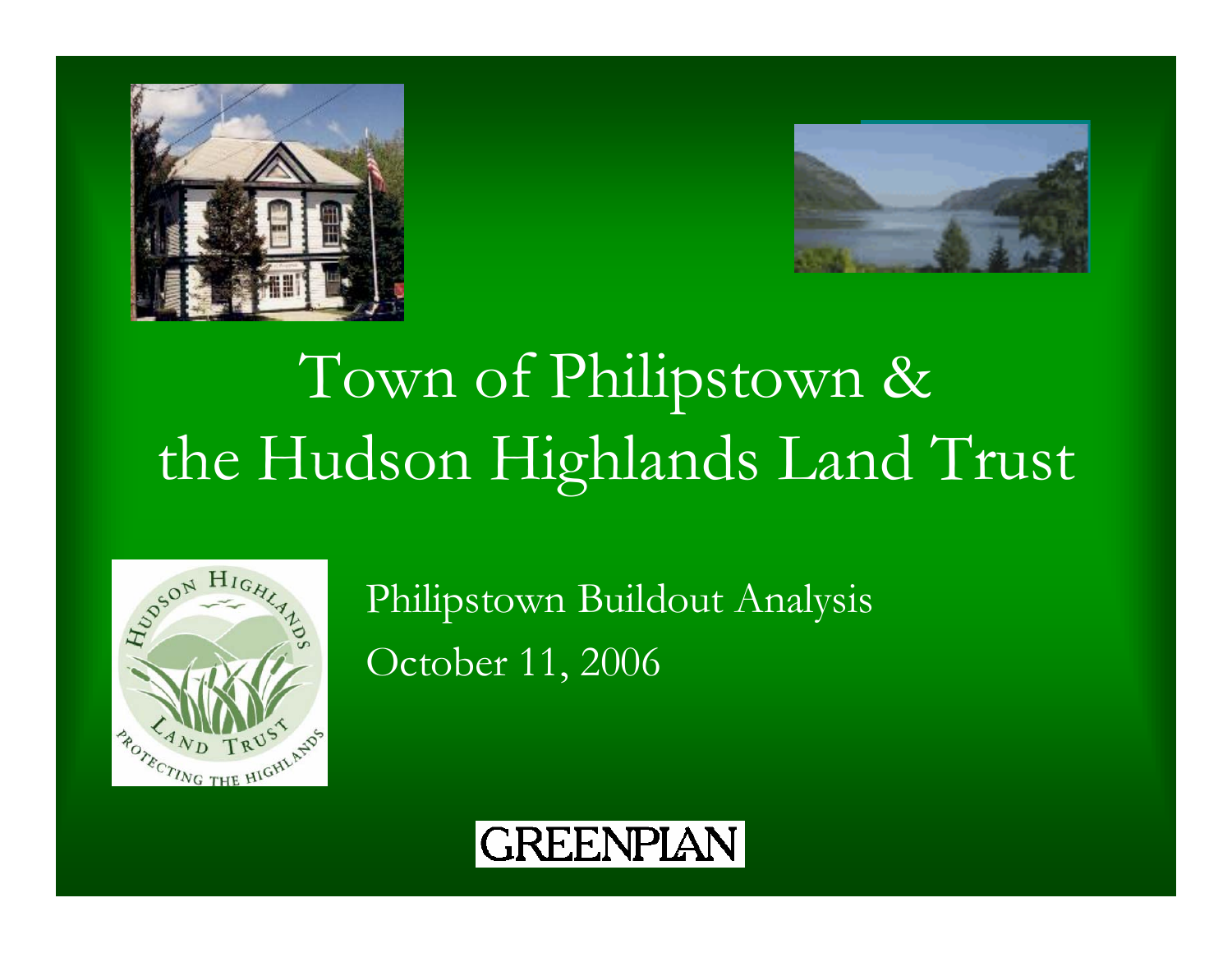# *Testing the Town Zoning Law*

•Residents often assume that zoning regulations protect them from inappropriate development. •Zoning and subdivision regulations typically prescribe how all buildable land is to be developed. •Build out analysis allows a community to "test" its regulations by taking a peek into the future.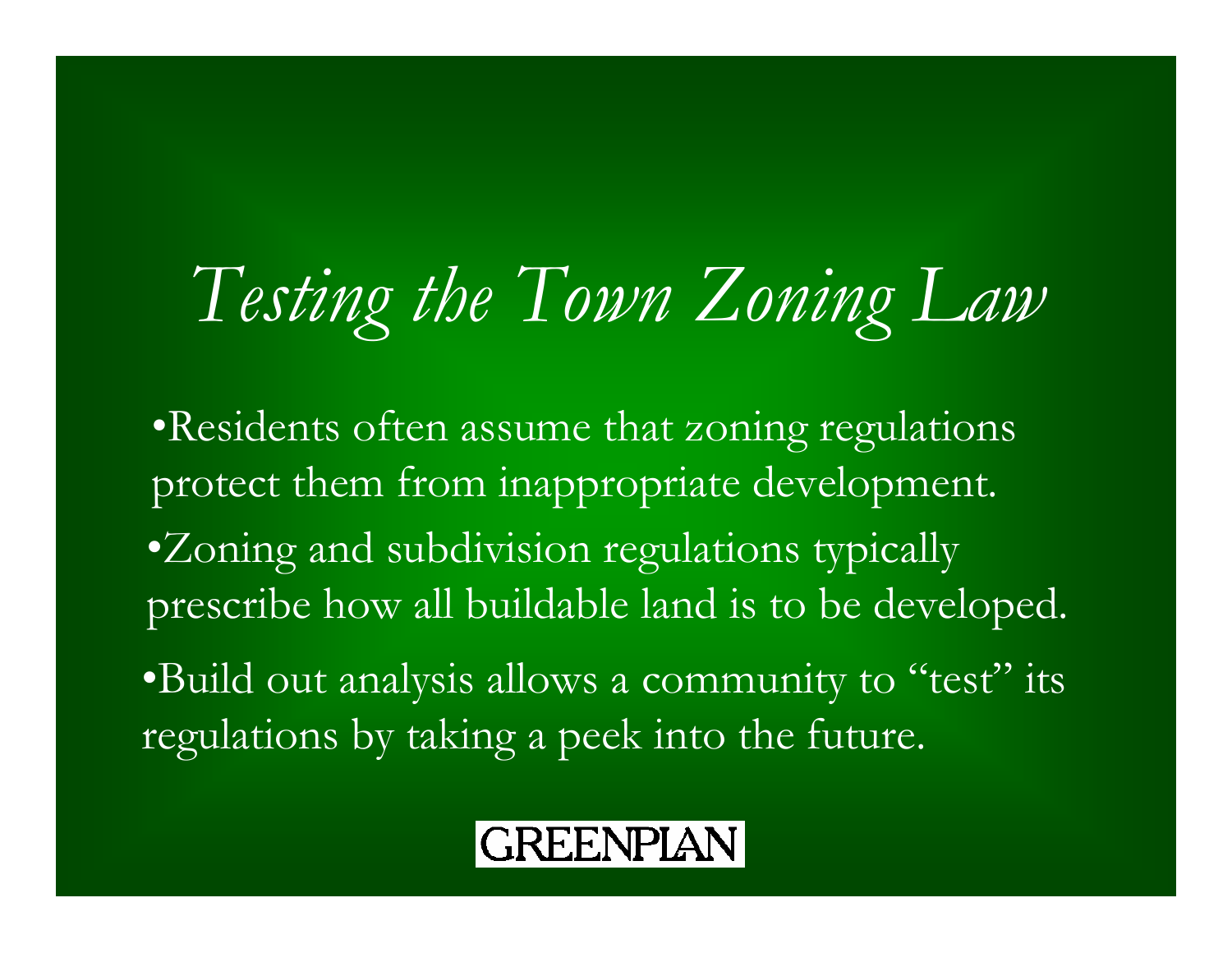# *What is a build out analysis?*

•An estimate of the cumulative growth on a town's land areas once all developable land has been consumed and converted to uses currently permitted by zoning. •Helps to visualize the patterns of growth through maps of developed and undeveloped lands.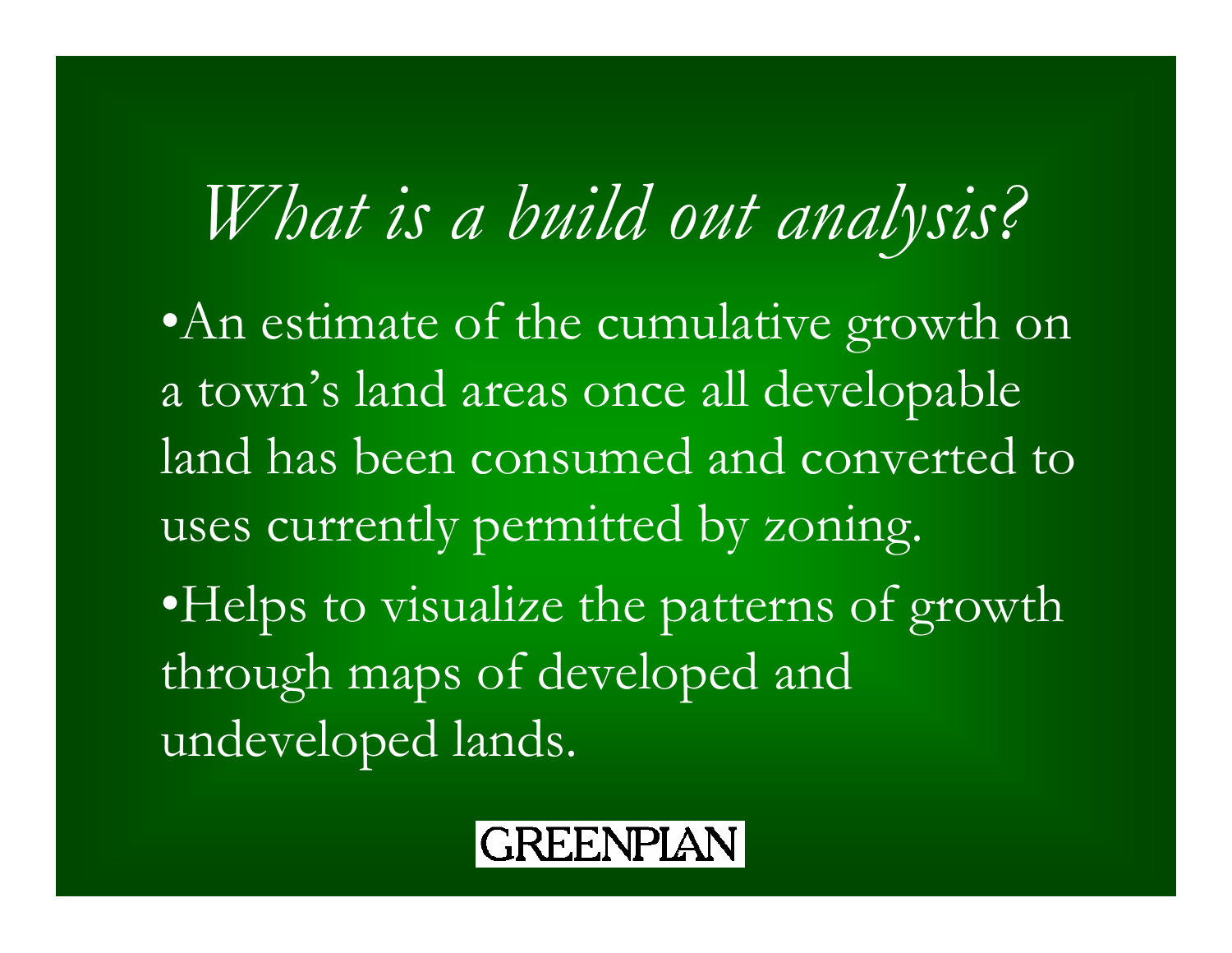# *What is a build out analysis?*

• A tool designed to assist residents and decision-makers of the impacts of growth. •Identifies public services that need to be available to accommodate growth. •Helps to estimate the costs and revenues

required to meet changing needs.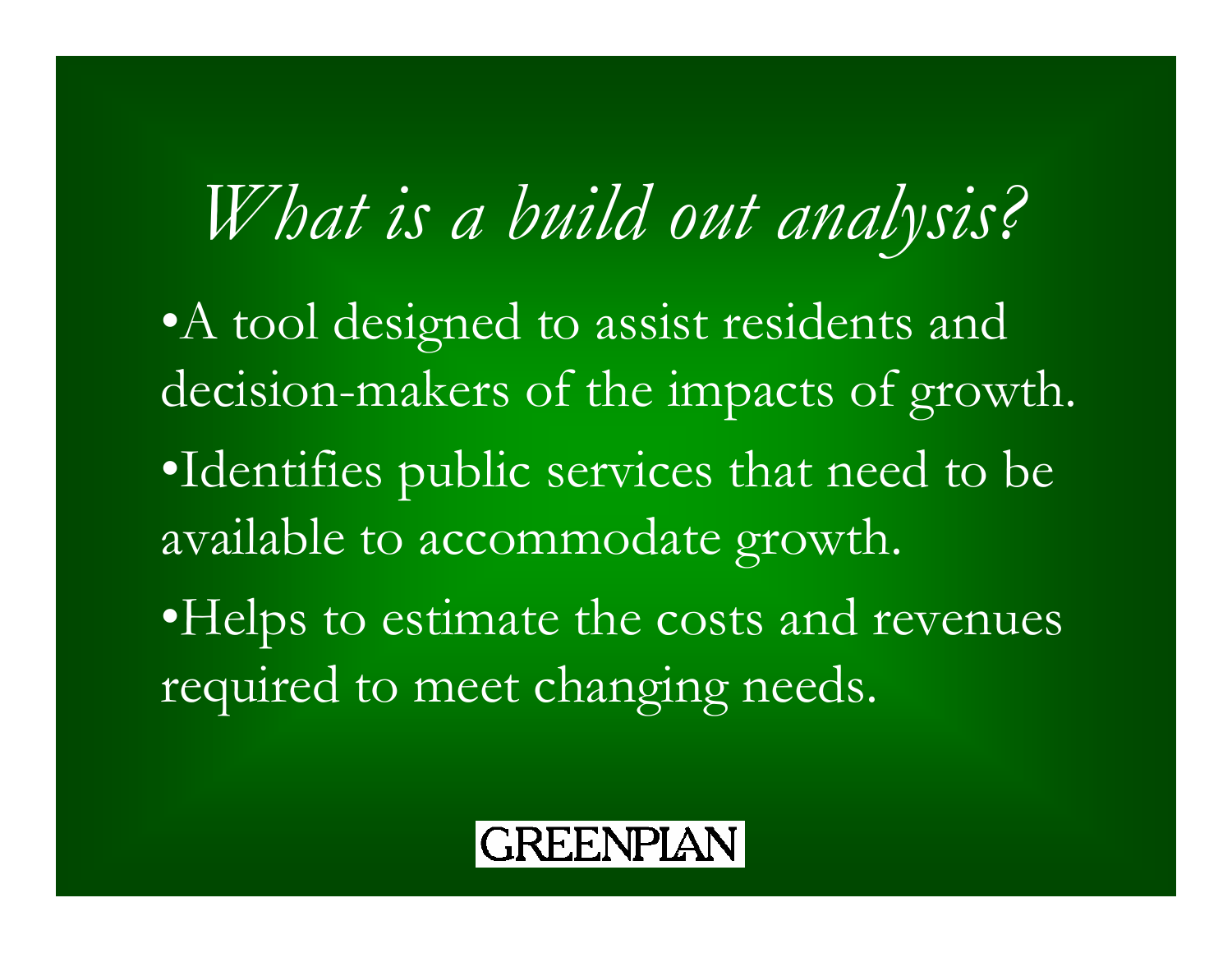# *What is a build out analysis?*

•Helps to identify resource constraints that may impede new development. •Helps in the selection of policy alternatives to accommodate or mitigate growth.

•It is not a prediction of what will occur but can show the consequences of inaction.

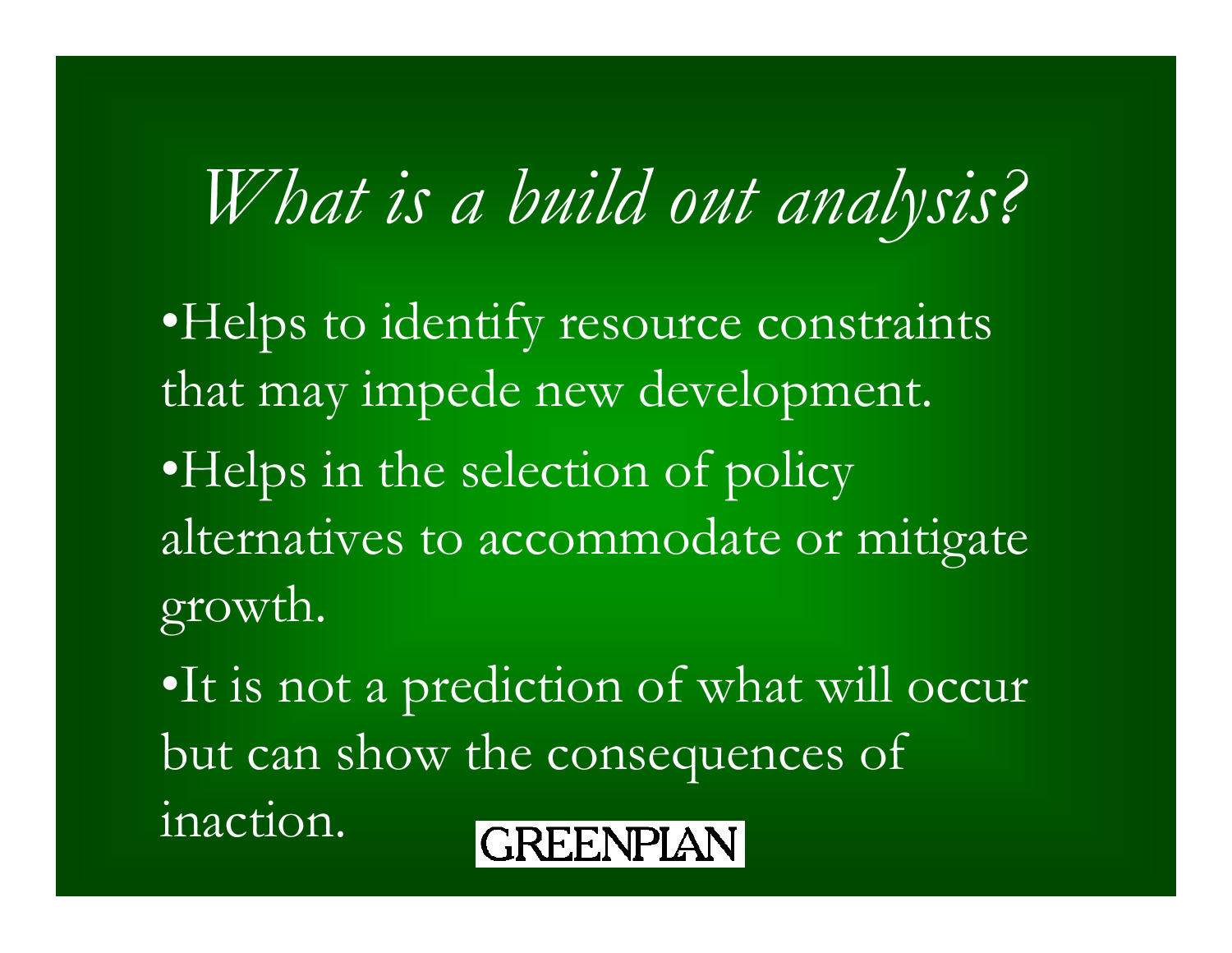### Analysis Assumptions

- $\bullet$  Only residential (single-family) development analyzed. Commercially zoned properties were not examined.
- $\bullet$ Parcels  $\leq 2$  acres & those in the R-40 District:
	- Vacant & underdeveloped parcels 1 unit/1.5 acres
- $\bullet$  Open Development Area (ODA) was applied as follows:
	- Vacant parcels 2 to 14 acres 2 new lots
	- Underdeveloped parcels 2 to 14 acres 1 new lot
	- For vacant parcels 15 to 42 acres 4 new lots
	- Underdeveloped parcels 15 to 42 acres 3 new lots
- •Parcels  $> 42$  acres:
	- $\bullet$ Vacant parcels – 1 unit/5 acres
	- $\bullet$  . Underdeveloped parcels  $-1$  unit/5 acres minus the minimum lot size of the underlying zoning district
- $\bullet$  Additional lots for conservation easement properties are assumed to be developed.
- $\bullet$ Planned Development Districts were not considered.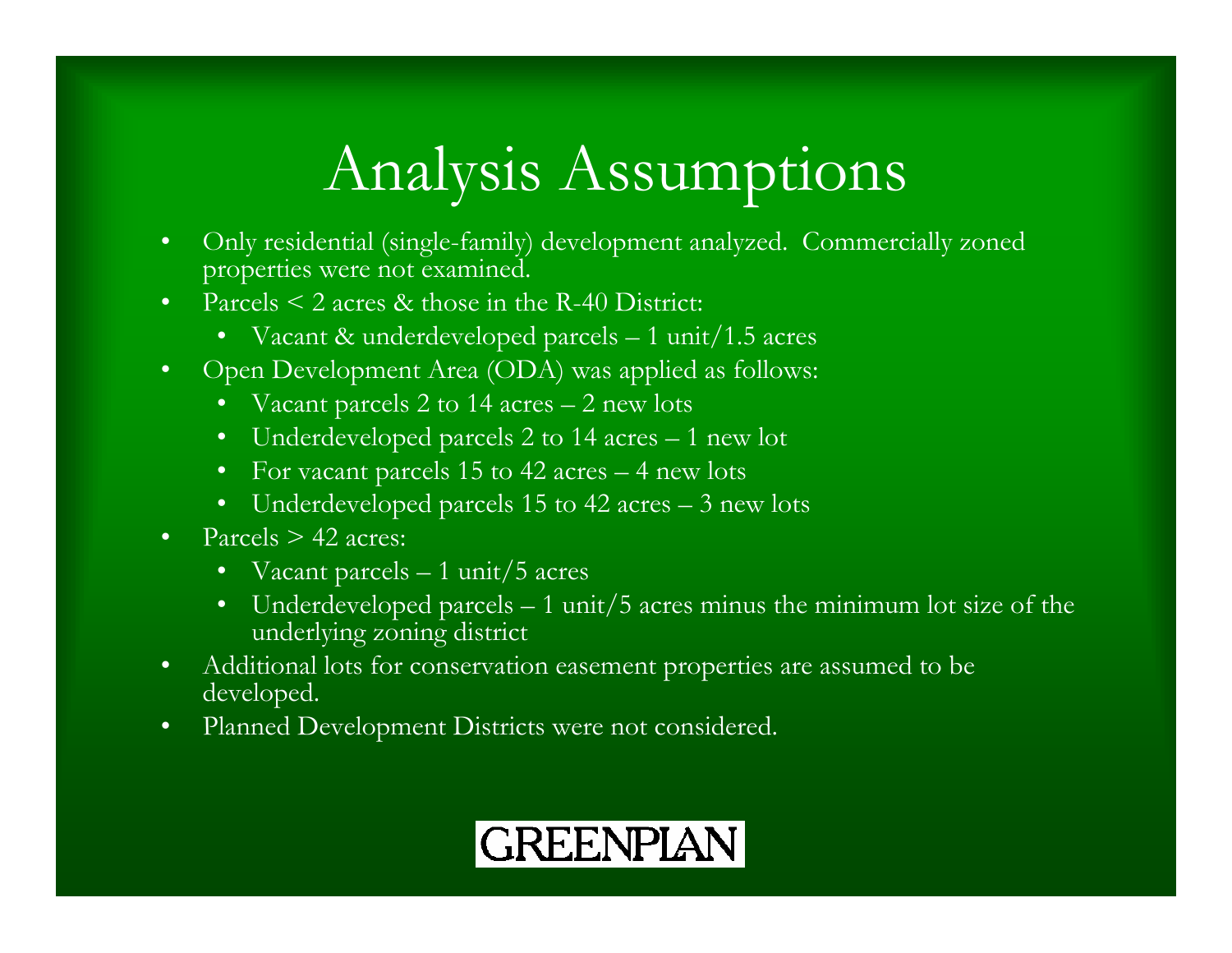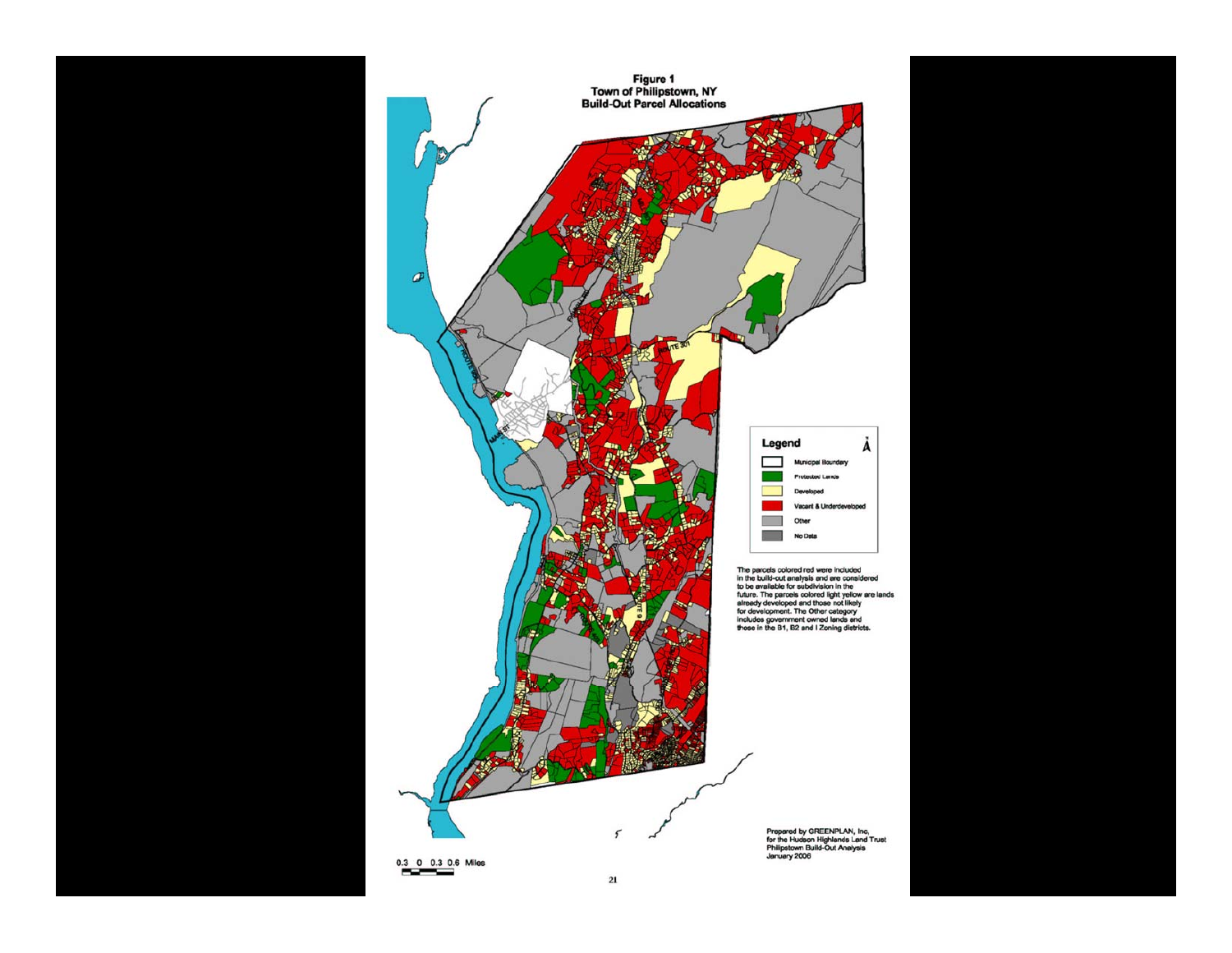# *Steps in the process:*

1. All constrained lands are subtracted from the Town's land area.

The result is a "net usable land area".

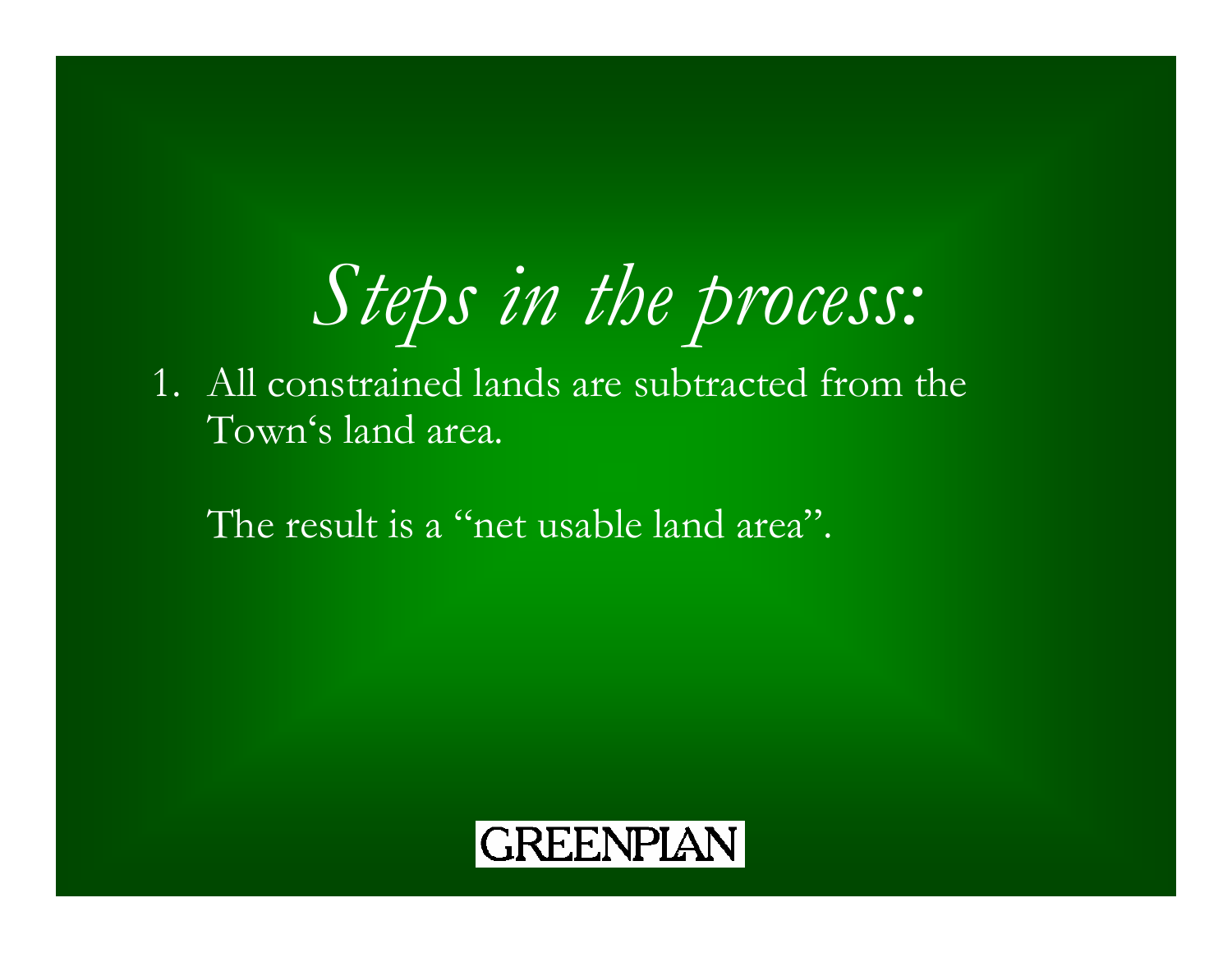# *Natural Constraints Identified:*

#### Parcels  $\leq$  2 acres:

- New York State protected freshwater wetlands and their adjacent 100-foot buffer
- Federal wetlands identified under the National Wetlands Inventory

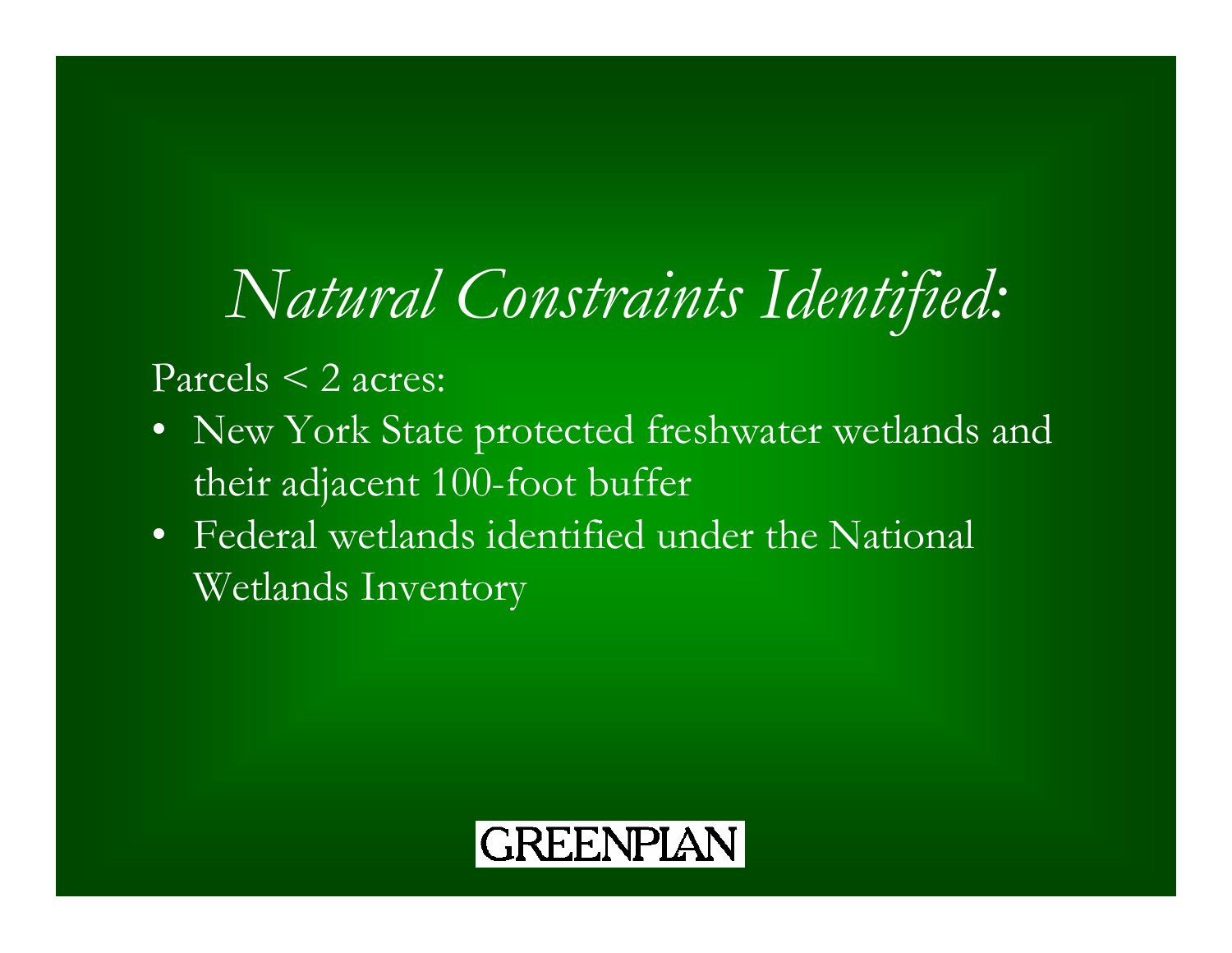## *Natural Constraints Identified:*

Parcels 42 acres and greater:

- New York State protected freshwater wetlands and their adjacent 100-foot buffer
- Federal wetlands identified under the National Wetlands Inventory
- Water Bodies
- Slopes Greater than 35%  $^{\circ}$
- $50\%$  of the Slopes 25% to 34%
- Hydric (unbuildable) soils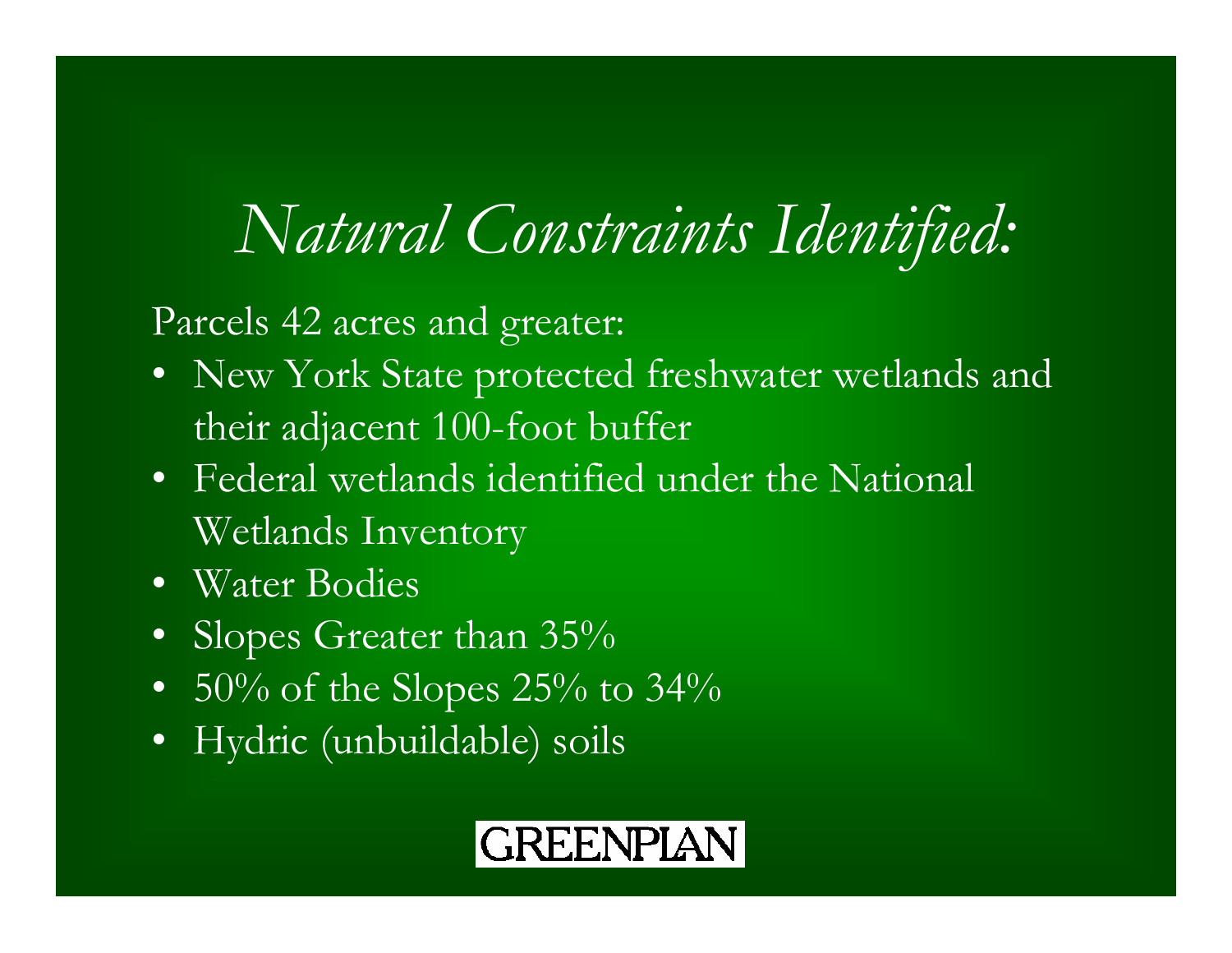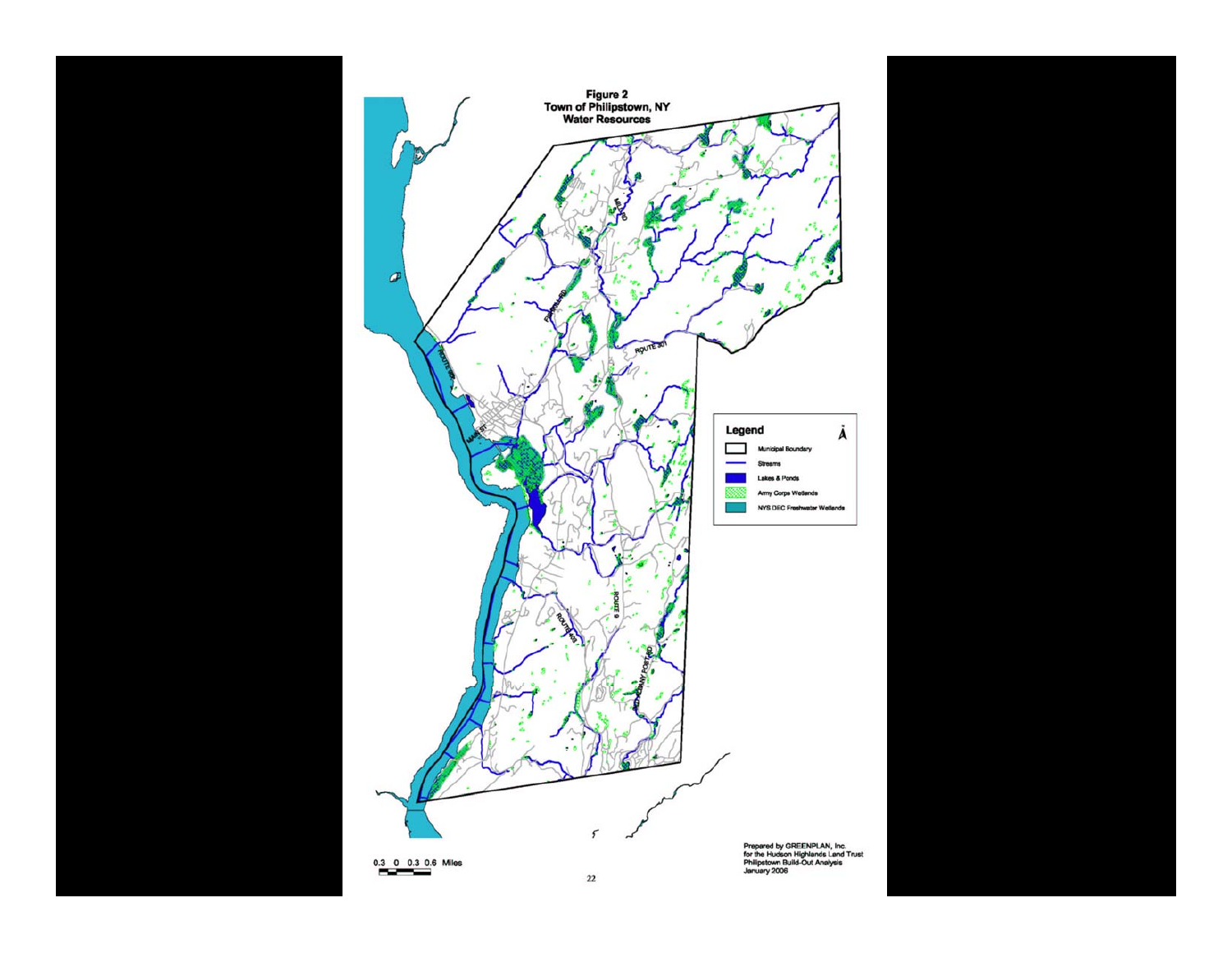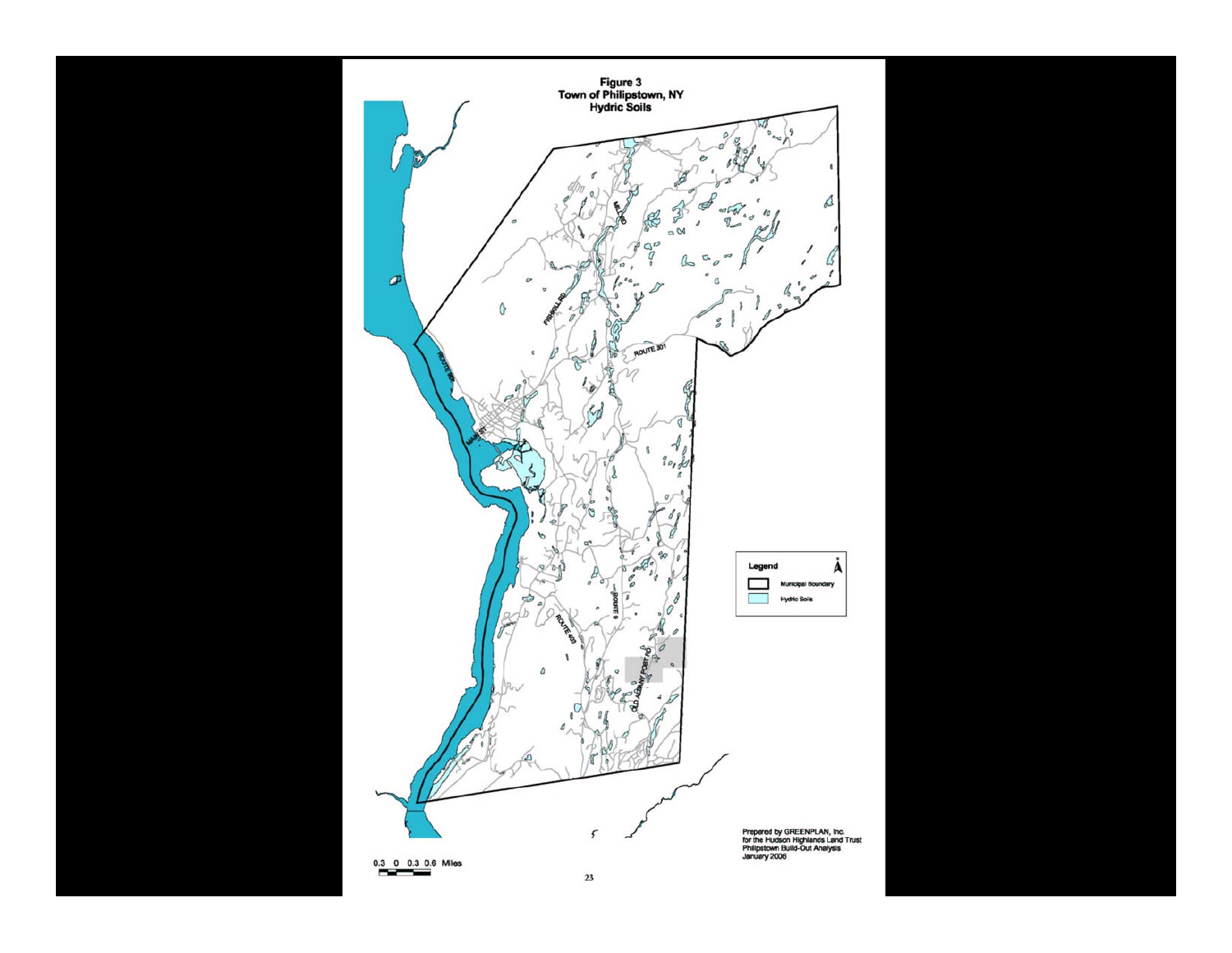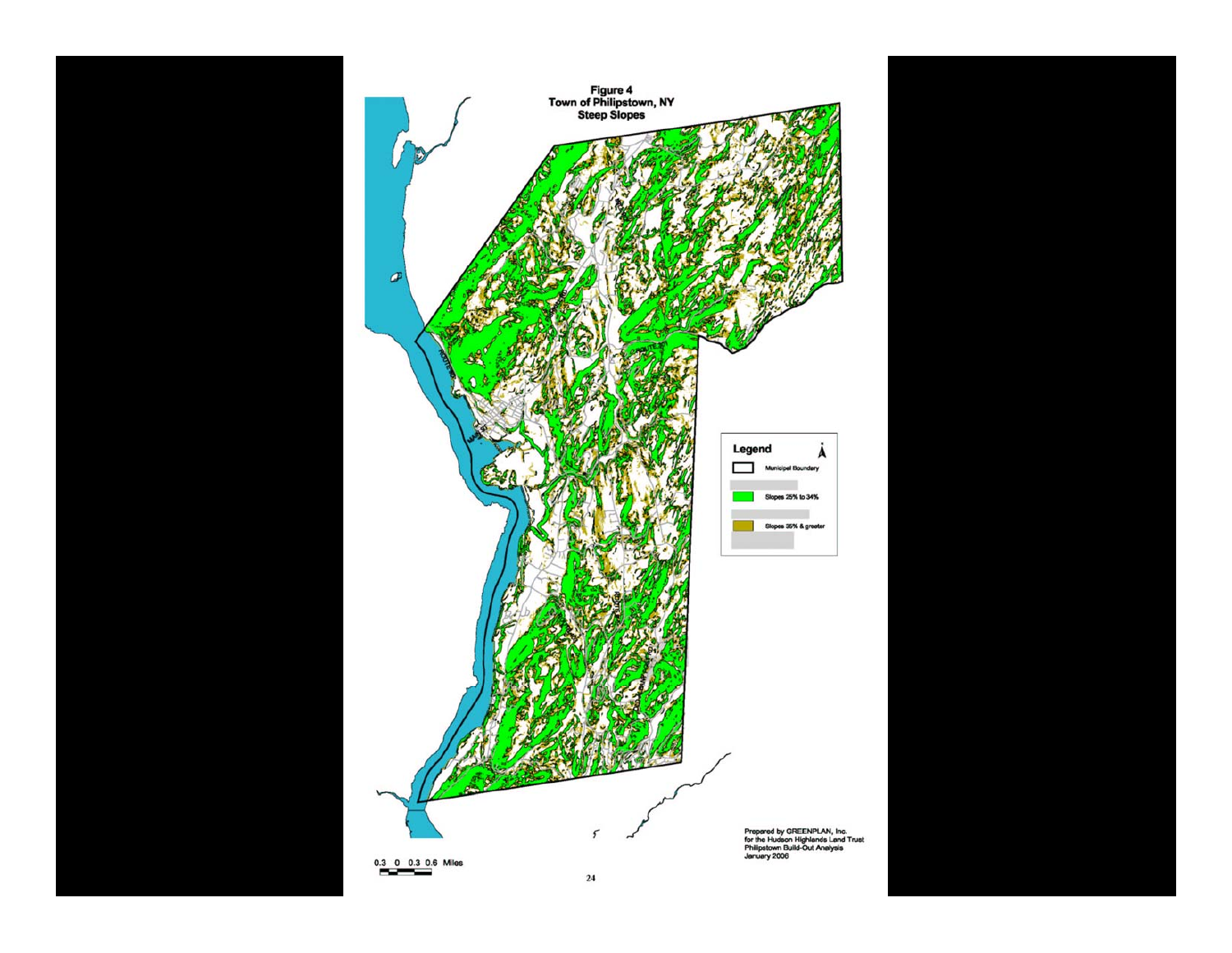# *Steps in the process:*

- 1. All constrained lands are subtracted from the Town's land area. The result is a "net usable land area".
- 2. Zoning and other assumptions are applied to the "net usable land area".

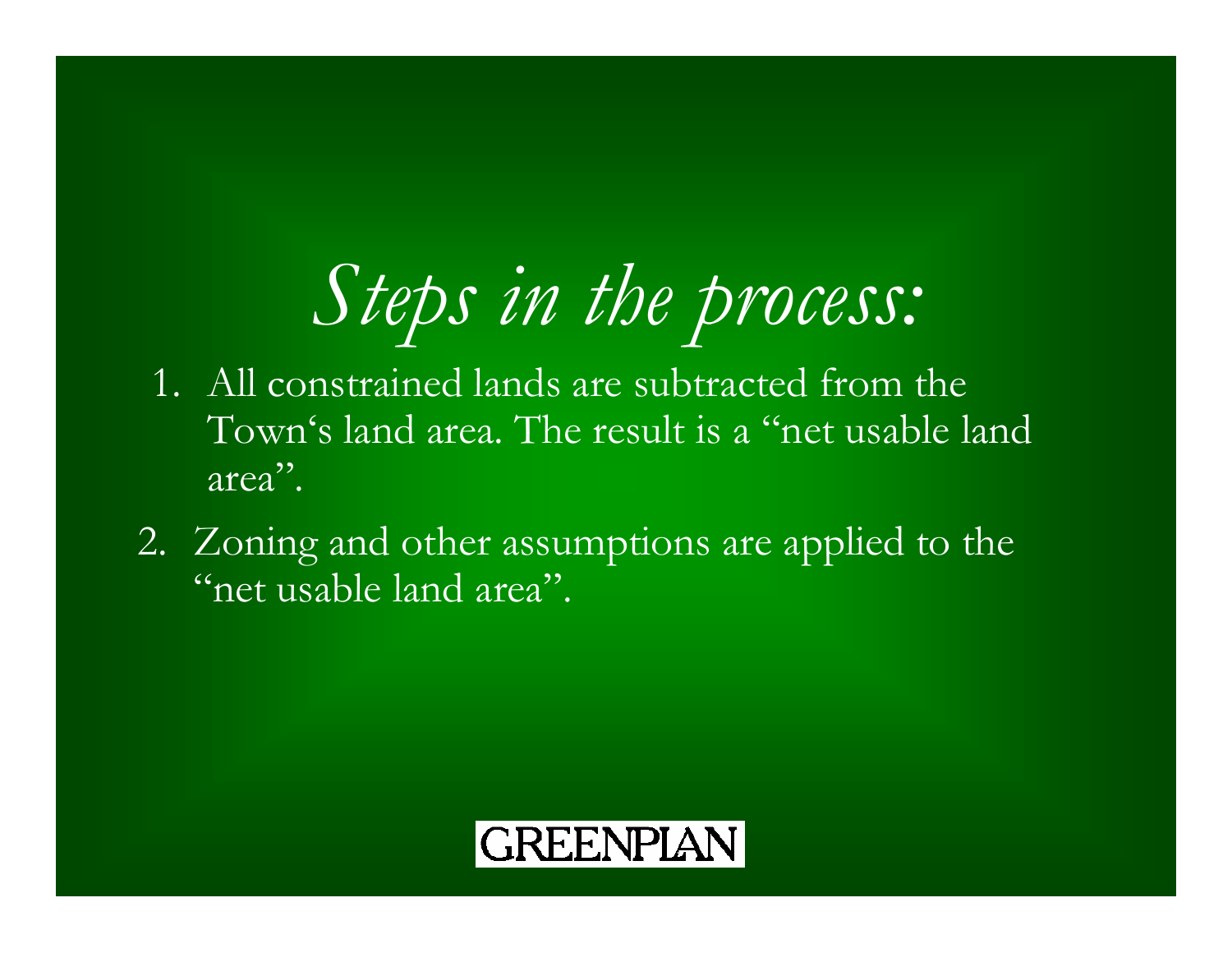### *Potential New Units*

|                    | $\leq$ 2 acres |                     | 2 to 14 acres |                     | 15 to 42 acres |                     | $>$ 42 acres   |                     |
|--------------------|----------------|---------------------|---------------|---------------------|----------------|---------------------|----------------|---------------------|
| School<br>District | Vacant         | Under-<br>Developed | Vacant        | Under-<br>Developed | Vacant         | Under-<br>Developed | Vacant         | Under-<br>Developed |
| Haldane            | 72             | $\overline{0}$      | 258           | 181                 | 76             | 66                  | 116            | 20                  |
| Garrison           | 59             | $\overline{0}$      | 228           | 202                 | 52             | 69                  | 63             | $\sqrt{24}$         |
| Lakeland           | 140            | $\overline{3}$      | 24            | 24                  | 36             | 6                   | 13             | $\overline{4}$      |
| <i>Wappingers</i>  | $\overline{0}$ | $\overline{0}$      | $\sqrt{6}$    |                     | 8              | $\overline{3}$      | $\overline{0}$ | $\overline{0}$      |
| Subtotal           | 271            | $\mathfrak{Z}$      | 516           | 408                 | 172            | 144                 | 192            | 48                  |

**1754 units + 26 Reserve Units = 1780 Total New Units**

### **GREENPIAN**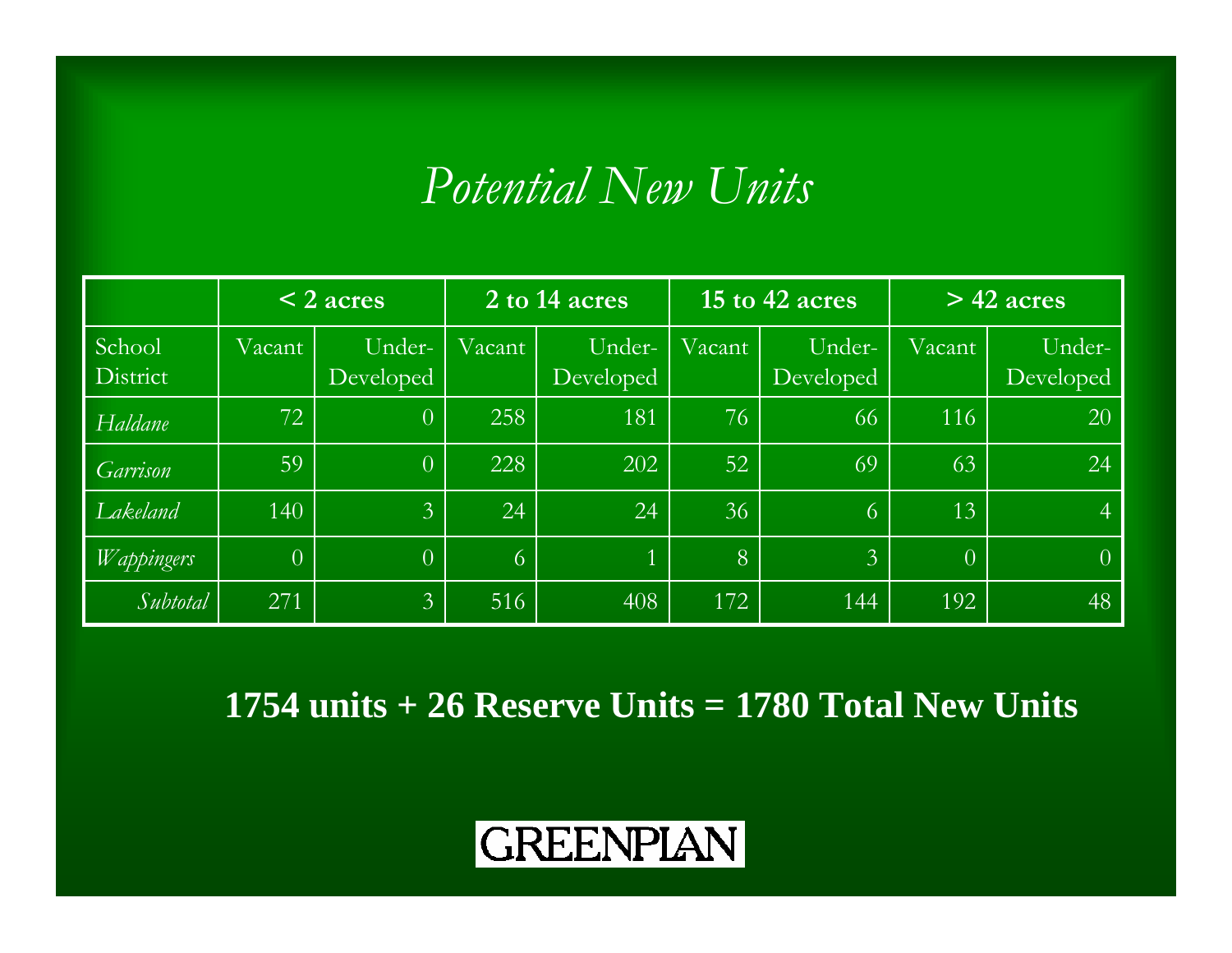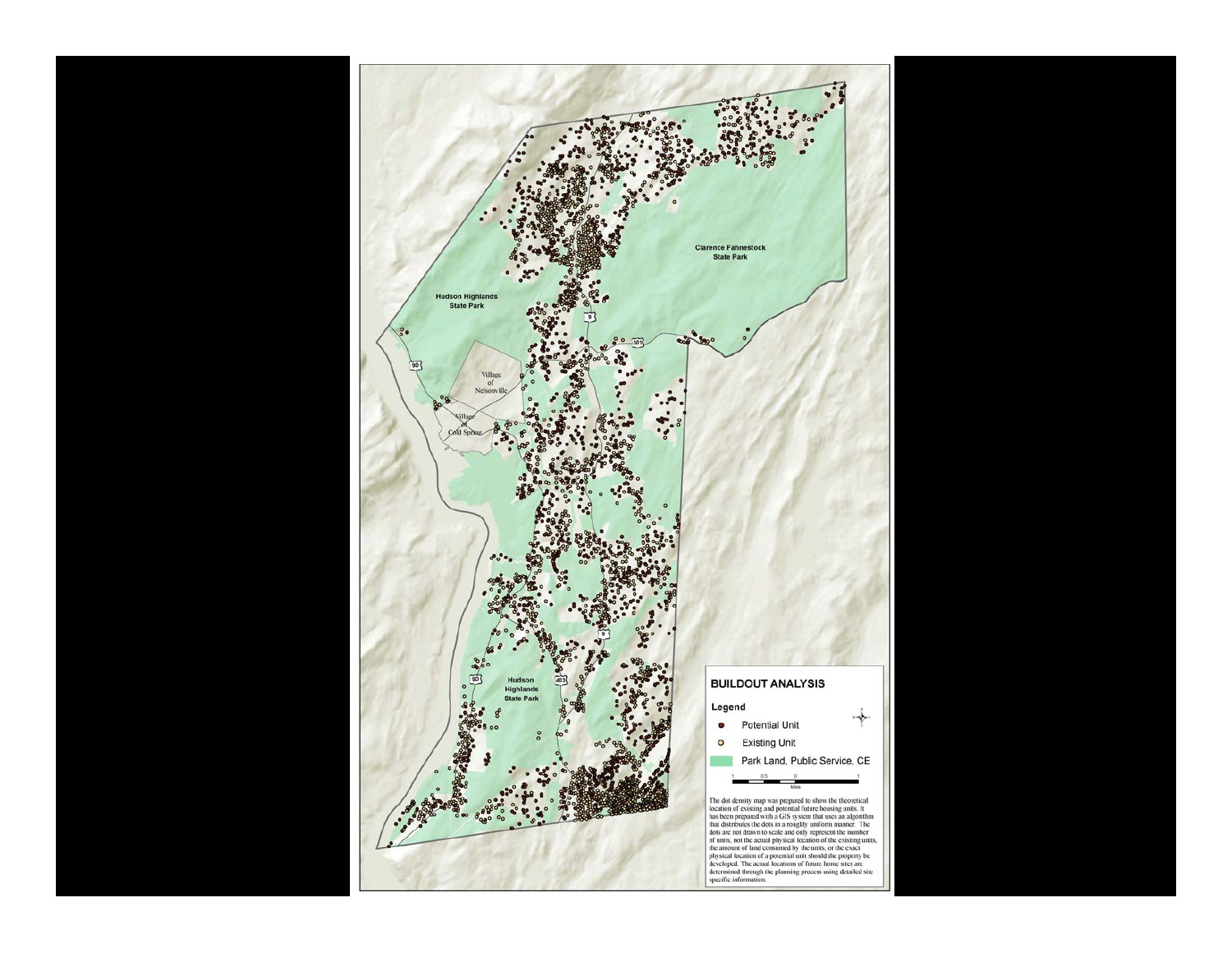# *Steps in the process:*

- 1. All constrained lands are subtracted from the Town's land area. The result is a "net usable land area".
- 2. Protected lands are subtracted. Then existing zoning is applied to the "net usable land area" and subject to a "highest and best use" development scenario.
- 3. Estimate potential new dwelling units into trends like population growth, cost of community services, traffic, and infrastructure needs for the added population.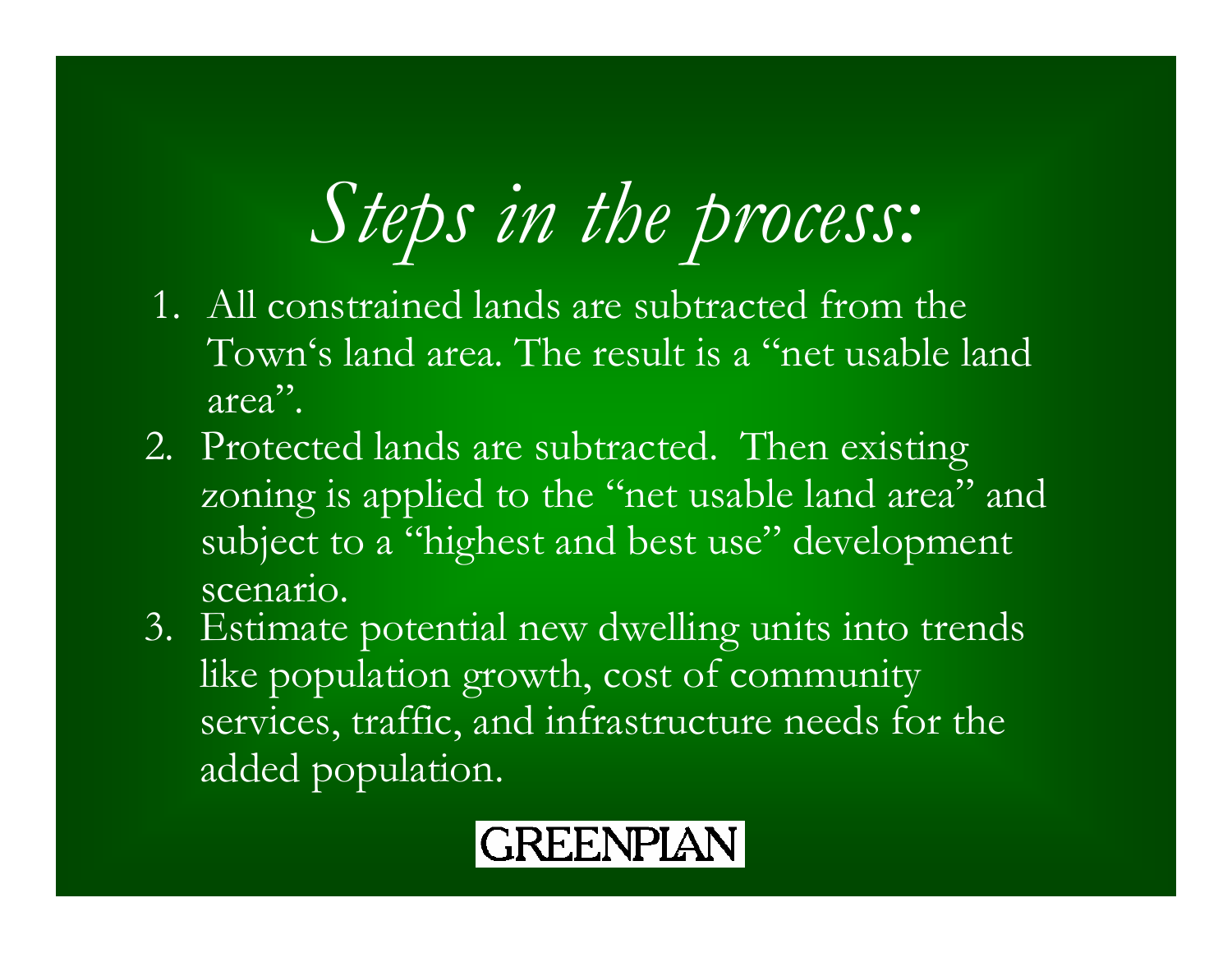| <b>Summary of Build-Out Impacts</b>      |                          |                         |  |  |
|------------------------------------------|--------------------------|-------------------------|--|--|
|                                          | <b>Potential Impacts</b> | <b>Impact Factor</b>    |  |  |
| # of Developable Acres (DA)              | 7,426                    |                         |  |  |
| # of Existing Units                      | 3,983                    |                         |  |  |
| # of New Units                           | 1,780                    |                         |  |  |
| <b>Additional Residents</b>              | 4,557                    | $2.56/$ unit            |  |  |
| <b>Additional School Age Children</b>    | 1,507                    | $.845/$ unit            |  |  |
| <b>Acres of Impervious Surface</b>       | 743                      | $10\% * DA$             |  |  |
| <b>Miles of New Private Roads</b>        | 34                       | 100 feet/unit           |  |  |
| <b>Additional Vehicles on Roads</b>      | 3,560                    | $2/$ unit               |  |  |
| <b>Additional Vehicle Trips/Day</b>      | 16,999                   | $9.55/$ unit            |  |  |
| <b>Additional Police Officers</b>        | 5                        | $1/1000$ new population |  |  |
| <b>Additional Fire Fighters</b>          | 5                        | $1/1000$ new population |  |  |
| <b>Additional Water Consumed (gpd)</b>   | 676,400                  | $380$ gpd/unit          |  |  |
| <b>Additional Sewage Generated (gpd)</b> | 676,400                  | $380$ gpd/unit          |  |  |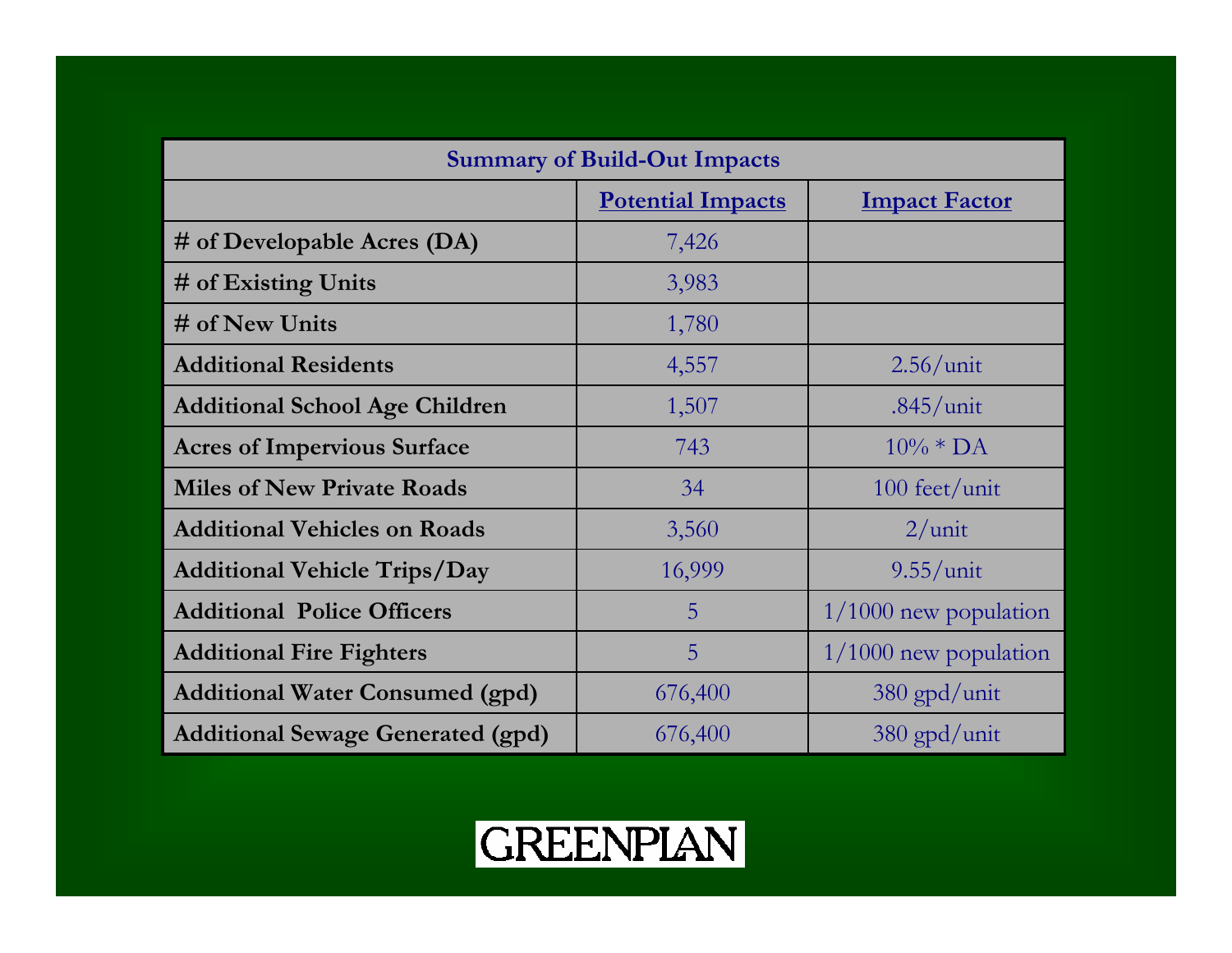#### *What is fiscal impact analysis?*

The purpose of fiscal impact analysis is to estimate the impact of development or land use change on the costs and revenues of governments serving the development.

> Mary Edwards, *Community Guide to Development Impact Analysis*. University of Wisconsin.

*It shows annual tax revenues and costs at the time of the build-out.*

| <b>Estimated New</b><br><b>MINUS</b><br>Tax Revenues<br>$\mathbf{r}$<br><b>From</b><br><b>Development</b> | <b>Estimated New</b><br><b>Expenditures Required</b><br>to Support<br><b>Development</b> | <b>EQUALS</b><br>E. | <b>Estimated Net</b><br><b>Fiscal Impact of</b><br><b>Development</b> |
|-----------------------------------------------------------------------------------------------------------|------------------------------------------------------------------------------------------|---------------------|-----------------------------------------------------------------------|
|-----------------------------------------------------------------------------------------------------------|------------------------------------------------------------------------------------------|---------------------|-----------------------------------------------------------------------|

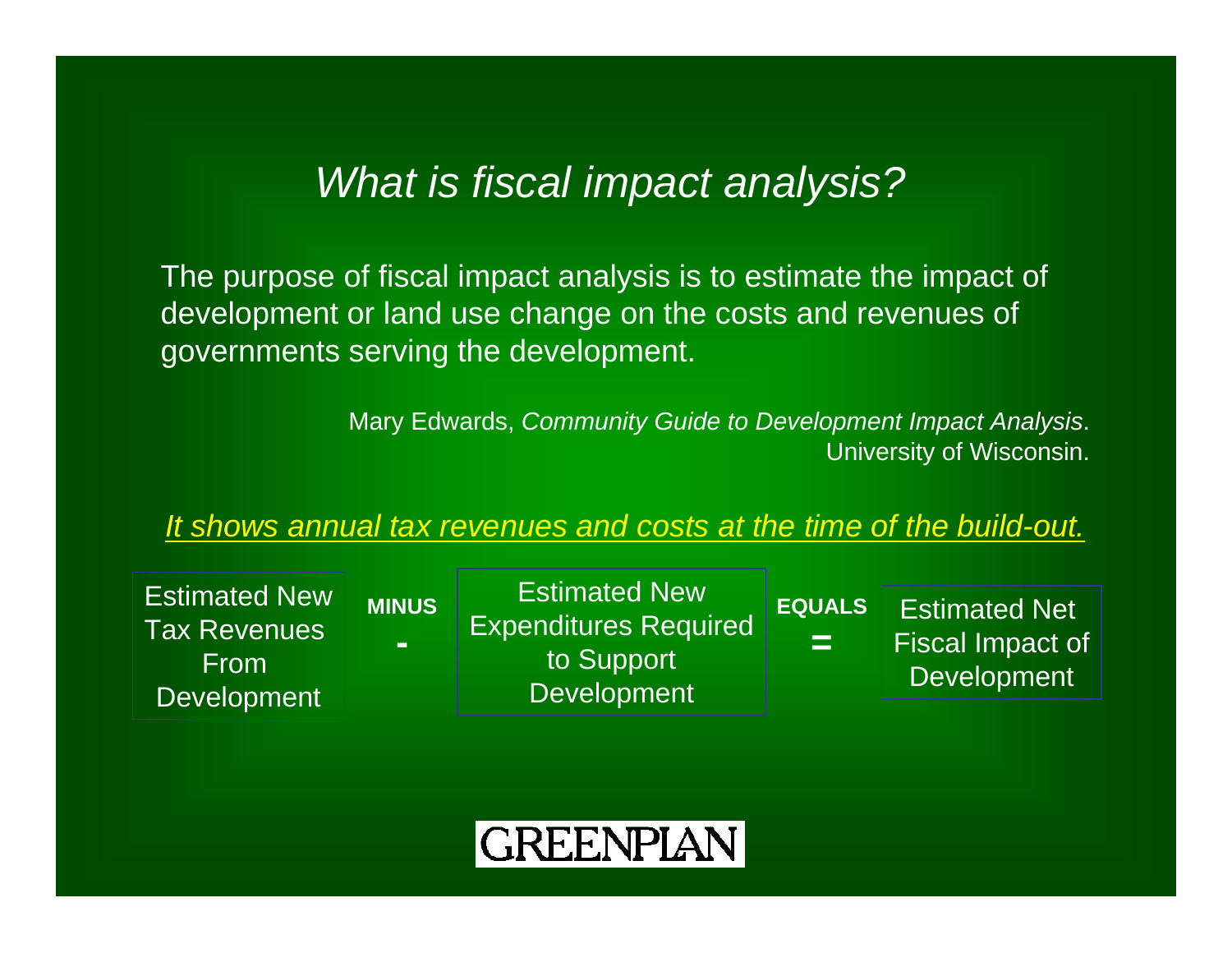*In general terms, how projected growth is likely to affect local governments' abilities to sustain current levels of taxes and spending.*



#### *What can it tell us? What can't it tell us?*

#### *A precise picture of future taxes and spending.*



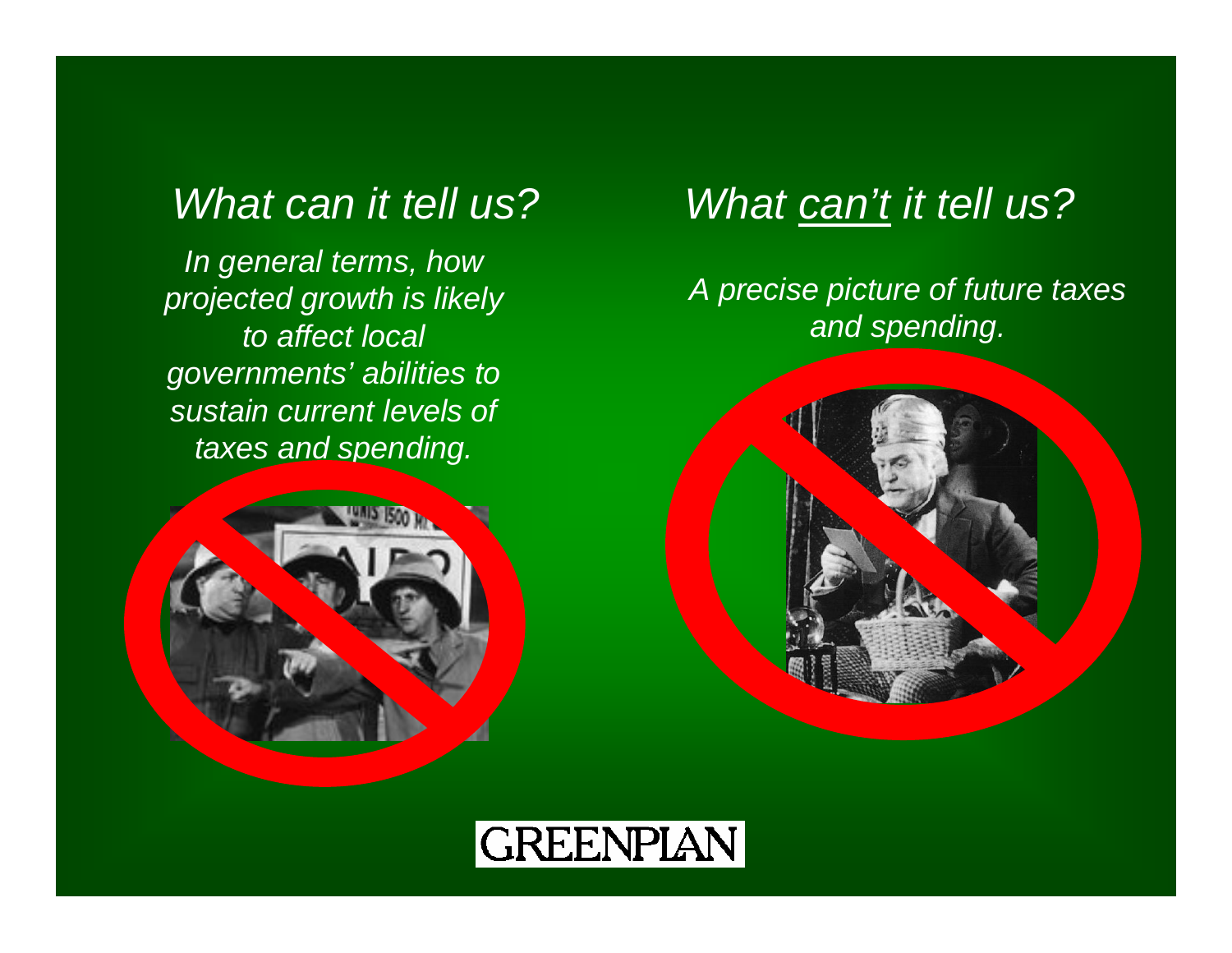### Assumptions – School Districts

- • School per-pupil operating costs remain the same throughout the time of the build-out.
- The School tax rate remains the same throughout the time of the build-out.

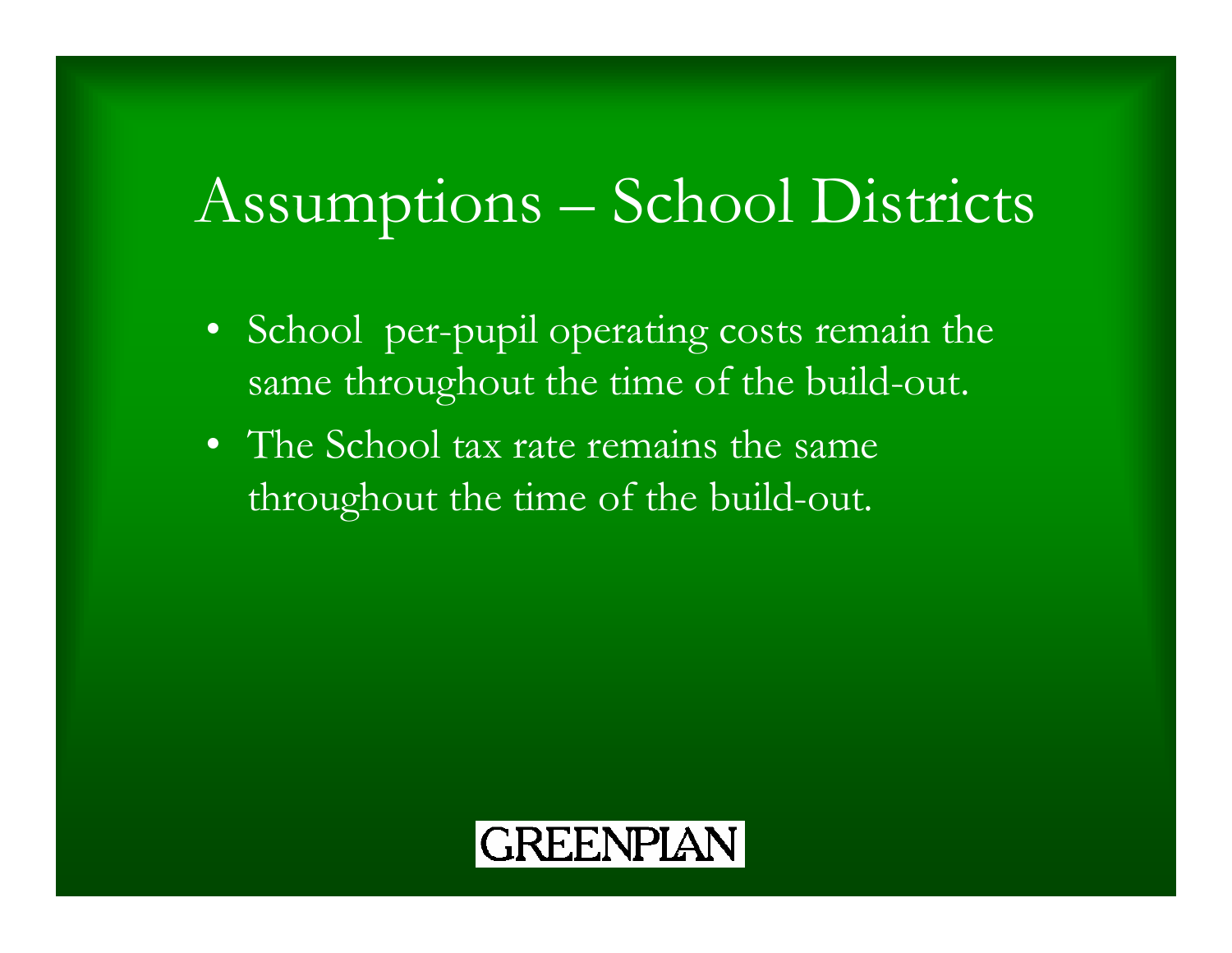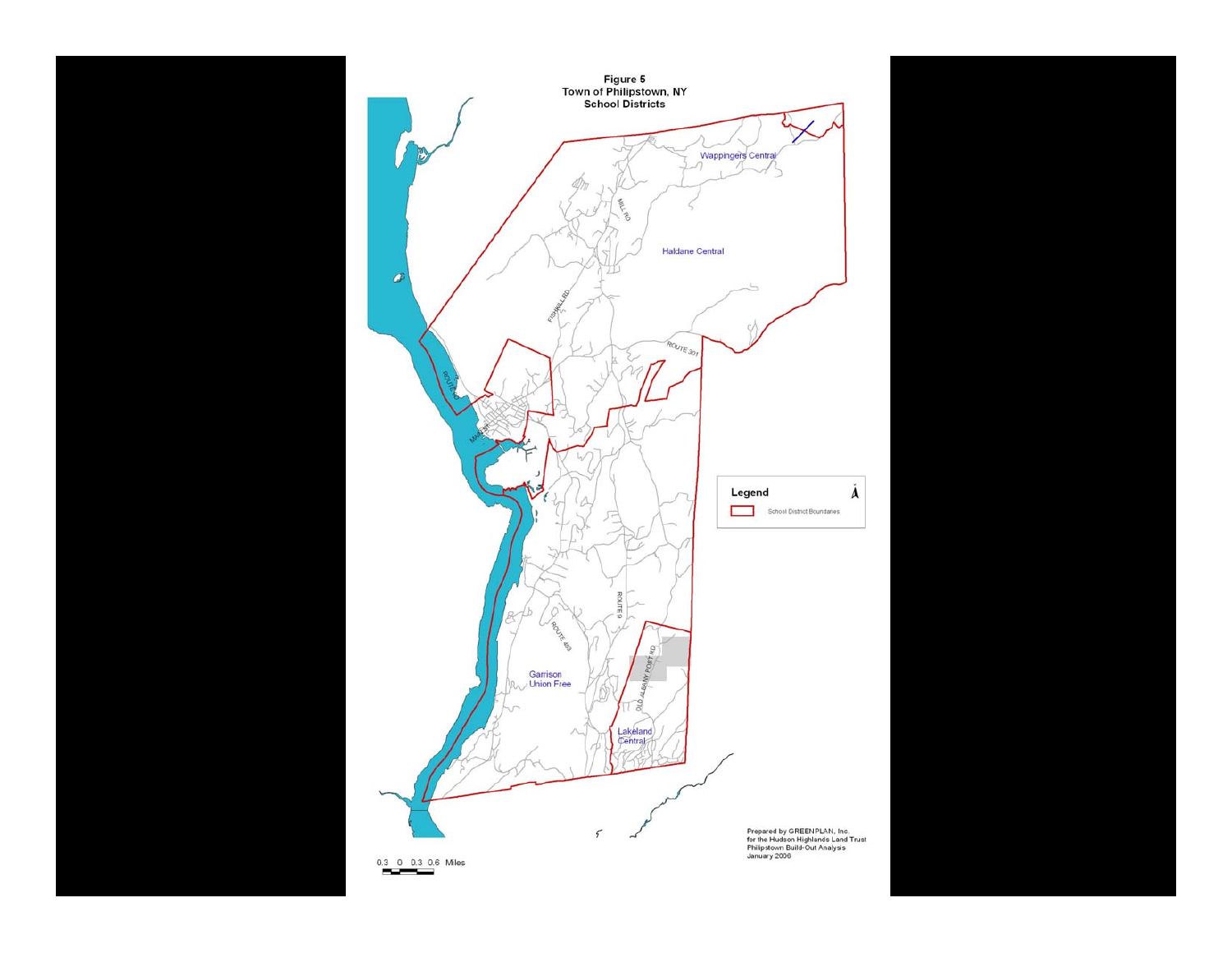### *Summary of School Impacts*

| <b>District</b> | <b>Existing</b><br>Children | <b>Total 2004-05</b><br><b>Budget</b> | <b>Estimated</b><br>$N$ e $v$<br><b>Childre</b><br>$\boldsymbol{n}$ | <b>Total Cost</b> | Total<br>Revenues | Net Impact      |
|-----------------|-----------------------------|---------------------------------------|---------------------------------------------------------------------|-------------------|-------------------|-----------------|
|                 |                             |                                       |                                                                     |                   |                   |                 |
| Haldane         | 853                         | \$14,566,935                          | 670                                                                 | \$9,911,579       | \$6,089,492       | $(\$3,822,087)$ |
|                 |                             |                                       |                                                                     |                   |                   |                 |
| <b>Garrison</b> | 382                         | 7,505,970                             | 609                                                                 | 10,867,975        | 3,421,838         | (7, 446, 137)   |
|                 |                             |                                       |                                                                     |                   |                   |                 |
| Lakeland        | 6,867                       | 106,928,849                           | 212                                                                 | 2,406,914         | 2,435,533         | 28,619          |
|                 |                             |                                       |                                                                     |                   |                   |                 |
| Wappingers      | 12,312                      | 140,252,663                           | 16                                                                  | 131,589           | 109,450           | (22, 139)       |
|                 |                             |                                       |                                                                     |                   |                   |                 |
| Total           | 20,326                      | N/A                                   | 1,507                                                               | \$23,318,057      | \$12,056,313      | (\$11,261,744)  |